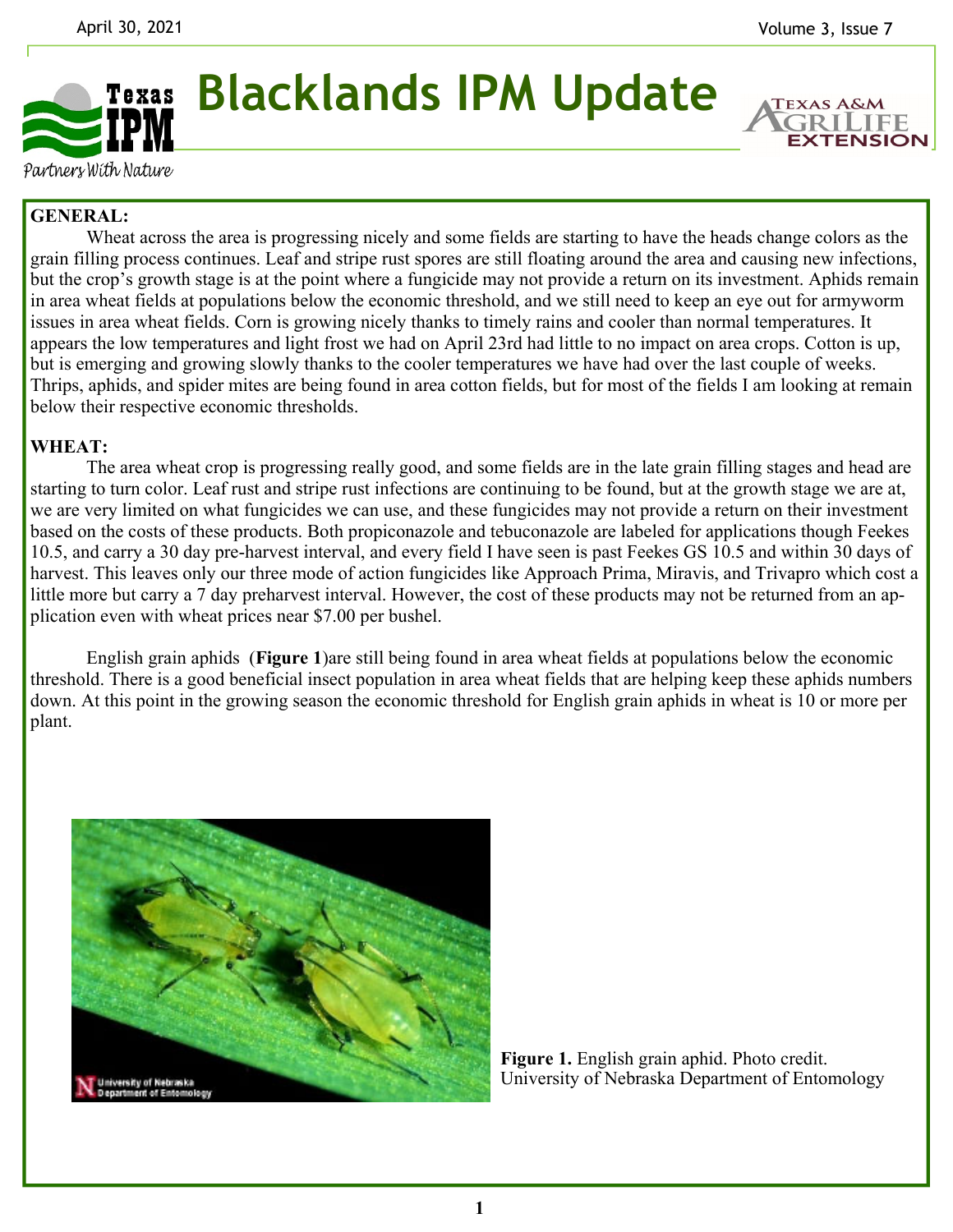I still have not seen or heard of reports of true armyworm issues in area wheat fields, but with this cooler weather and recent rains the environmental conditions are favorable for them to become an issue. Earlier this week I found one small true armyworm larvae in a dense area of a wheat field outside of Malone. The economic threshold for armyworms in wheat is 4 to 5 larvae per square foot with evidence of defoliation in the lower canopy.

## **COTTON:**

 The area cotton crop is up and growing slowly thanks to the cool temperatures. There are some area fields with emergence issues due to dry planting, and crusting following the recent rains. Insect activity in area cotton fields is increasing with thrips, aphids, and spider mites being found in area fields. Thrips (**Figure 2**) are a big concern for cotton until the field starts squaring, and as area wheat fields begin to dry down they will start moving into area cotton fields. Thrips populations for the most part are well below the economic threshold, but I do have a few fields that are at the economic threshold. The fields that are at the threshold are surrounded by wheat fields on all sides. Cotton fields should continued to be monitored for thrips for the next couple of weeks, especially as our seed treatments will start loosing efficacy as we reach the 2nd true leaf stage. The economic threshold for thrips is cotton is 1 thrips per true leaf, and 1 thrips per plant on cotton in the cotyledon stage.



**Figure 2**. Adult thrips. Photo Credit: David Kerns, Texas A&M University

 Aphids (**Figure 3**) and spider mites (**Figure 4**) are present in some area cotton fields, and their populations are still well below the economic thresholds. Currently there are not many beneficial insects in area cotton fields to keep aphid populations in check, so fields should also be monitored for potential aphid issues. The threshold for aphids in cotton is 40-70 aphids per leaf. Spider mite issues are present in a few fields and are well below the economic threshold of 40% of plants with visible damage and the population continuing to grow.



**Figure 3**. Aphid on cotton seedling. **Figure 3**. Applied on cotton seeding.<br> **Figure 4**. Spider mites feeding on Photo Credit: Kate Crumley and Continued and Credit: Kate Crumley



cotton leaf. Photo Credit: Kate Crumley